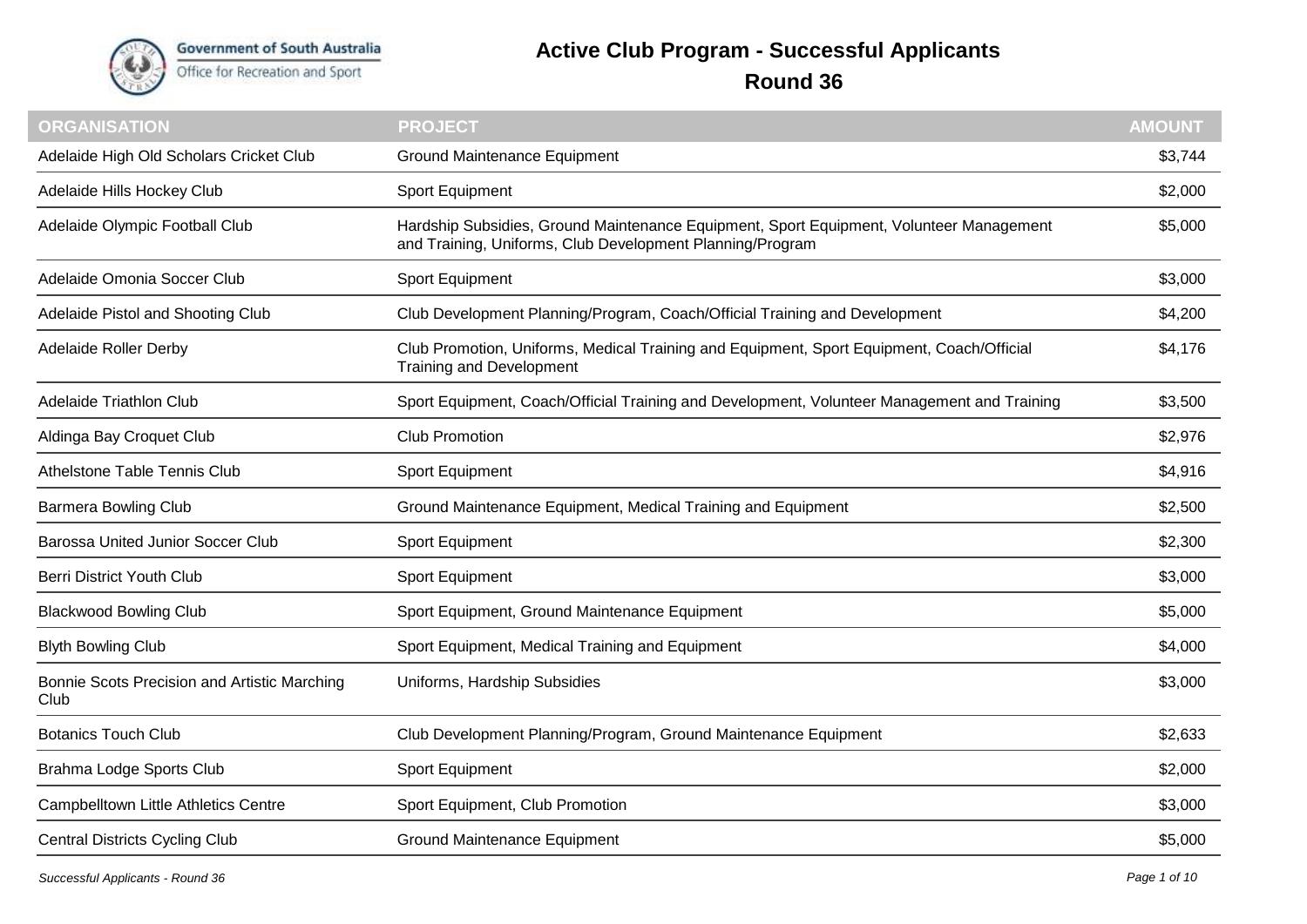| <b>ORGANISATION</b>                                | <b>PROJECT</b>                                                                                                                        | <b>AMOUNT</b> |
|----------------------------------------------------|---------------------------------------------------------------------------------------------------------------------------------------|---------------|
| Chiton Rocks Surf Life Saving Club                 | Volunteer Management and Training, Sport Equipment, Uniforms                                                                          | \$3,000       |
| <b>Clovercrest Swimming Club</b>                   | Uniforms, Medical Training and Equipment                                                                                              | \$5,000       |
| Coffin Bay Yacht Club                              | Sport Equipment, Coach/Official Training and Development                                                                              | \$2,000       |
| <b>Cummins Kapinnie Netball Club</b>               | Uniforms                                                                                                                              | \$3,000       |
| Dolphins Amateur Swimming Club                     | <b>Ground Maintenance Equipment</b>                                                                                                   | \$2,500       |
| <b>Dynamic Gymnastics Club</b>                     | Sport Equipment                                                                                                                       | \$3,300       |
| East Torrens Payneham Baseball Club                | Sport Equipment, Ground Maintenance Equipment, Uniforms, Medical Training and Equipment                                               | \$5,000       |
| <b>Edwardstown Bowling Club</b>                    | Sport Equipment                                                                                                                       | \$2,500       |
| Elizabeth Little Athletics Centre                  | Ground Maintenance Equipment, Sport Equipment                                                                                         | \$3,900       |
| <b>Enfield Hockey Club</b>                         | Uniforms, Sport Equipment                                                                                                             | \$5,000       |
| Equus Horse and Pony Club                          | Sport Equipment, Medical Training and Equipment, Uniforms                                                                             | \$2,975       |
| Eudunda Basketball Club                            | Medical Training and Equipment, Uniforms, Sport Equipment, Hardship Subsidies                                                         | \$3,900       |
| Far West Pony Club                                 | Sport Equipment                                                                                                                       | \$2,500       |
| <b>Flagstaff Community Centre</b>                  | Medical Training and Equipment, Club Development Planning/Program, Club Promotion                                                     | \$5,000       |
| <b>Flinders Park Football Club</b>                 | Sport Equipment                                                                                                                       | \$5,000       |
| <b>Fulham Cricket Club</b>                         | Sport Equipment, Ground Maintenance Equipment                                                                                         | \$2,750       |
| <b>Gawler Hockey Club</b>                          | Sport Equipment, Uniforms                                                                                                             | \$2,500       |
| <b>Gawler Skating Club</b>                         | Sport Equipment, Uniforms                                                                                                             | \$3,175       |
| <b>Gemini Netball Club</b>                         | Sport Equipment, Medical Training and Equipment, Coach/Official Training and Development,<br>Uniforms                                 | \$4,974       |
| <b>Giants Softball Club</b>                        | Sport Equipment, Medical Training and Equipment, Uniforms, Hardship Subsidies                                                         | \$3,950       |
| Guides SA - Colonel Light Gardens Support<br>Group | Ground Maintenance Equipment, Coach/Official Training and Development, Uniforms for the<br><b>Colonel Light Gardens Support Group</b> | \$5,000       |
| Glenelg ANA Cricket Club                           | Ground Maintenance Equipment, Uniforms                                                                                                | \$4,018       |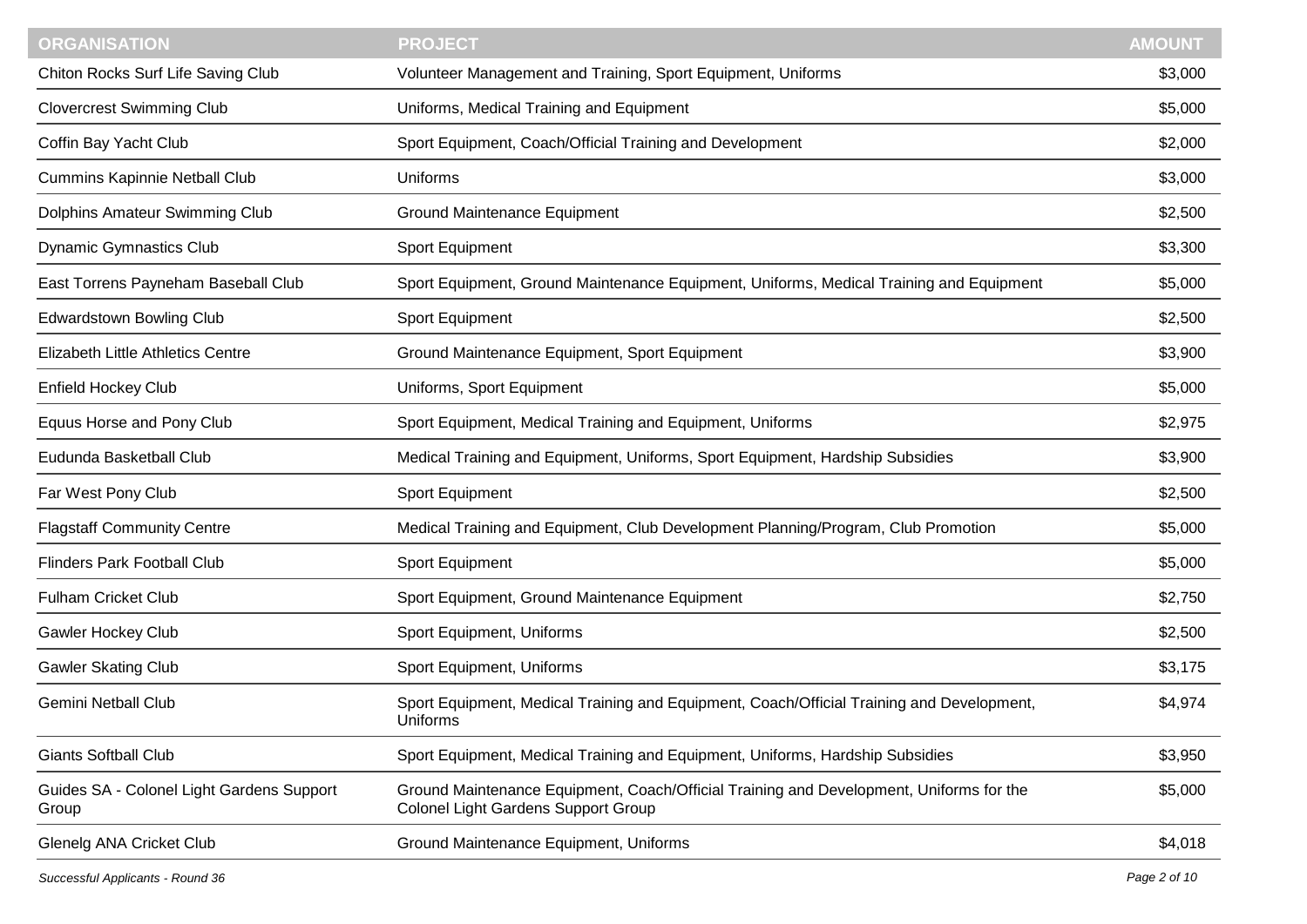| <b>ORGANISATION</b>                    | <b>PROJECT</b>                                                                                                        | <b>AMOUNT</b> |
|----------------------------------------|-----------------------------------------------------------------------------------------------------------------------|---------------|
| Glenelg Surf Life Saving Club          | Sport Equipment, Coach/Official Training and Development                                                              | \$4,500       |
| Golden Grove Cricket Club              | Sport Equipment, Coach/Official Training and Development, Club Promotion                                              | \$1,600       |
| <b>Golden Grove Netball Club</b>       | Medical Training and Equipment, Coach/Official Training and Development, Uniforms, Sport<br>Equipment, Club Promotion | \$4,963       |
| Goodwood Baseball Club                 | Sport Equipment, Medical Training and Equipment                                                                       | \$2,500       |
| <b>Goolwa Netball Club</b>             | Sport Equipment, Coach/Official Training and Development, Club Promotion, Uniforms                                    | \$4,025       |
| Goolwa Surf Life Saving Club           | Sport Equipment                                                                                                       | \$3,700       |
| Goolwa Tennis Club                     | Coach/Official Training and Development, Club Promotion                                                               | \$3,700       |
| <b>Grange Cricket Club</b>             | Sport Equipment                                                                                                       | \$2,500       |
| <b>Grange Royals Hockey Club</b>       | Sport Equipment                                                                                                       | \$4,000       |
| <b>Greenacres Football Club</b>        | Sport Equipment, Medical Training and Equipment                                                                       | \$3,975       |
| Hamley Bridge Bowling Club             | Sport Equipment, Ground Maintenance Equipment                                                                         | \$3,262       |
| Happy Valley BMX Club                  | Sport Equipment                                                                                                       | \$3,213       |
| Happy Valley Bowling Club              | <b>Medical Training and Equipment</b>                                                                                 | \$4,345       |
| Happy Valley Football Club             | Sport Equipment, Medical Training and Equipment, Uniforms                                                             | \$5,000       |
| Happy Valley Netball Club              | Sport Equipment, Medical Training and Equipment, Coach/Official Training and Development,<br>Uniforms                 | \$1,372       |
| Hectorville Sports and Community Club  | Sport Equipment, Uniforms, Club Promotion                                                                             | \$2,500       |
| Henley and Grange Swimming Club        | Sport Equipment                                                                                                       | \$3,517       |
| Henley Beach Masters Swimming Club     | Sport Equipment                                                                                                       | \$3,016       |
| Henley Surf Life Saving Club           | Sport Equipment                                                                                                       | \$2,687       |
| Hope Valley Bowling and Community Club | Uniforms                                                                                                              | \$2,500       |
| Hope Valley Cricket Club               | Sport Equipment, Coach/Official Training and Development, Ground Maintenance Equipment,<br>Uniforms, Club Promotion   | \$5,000       |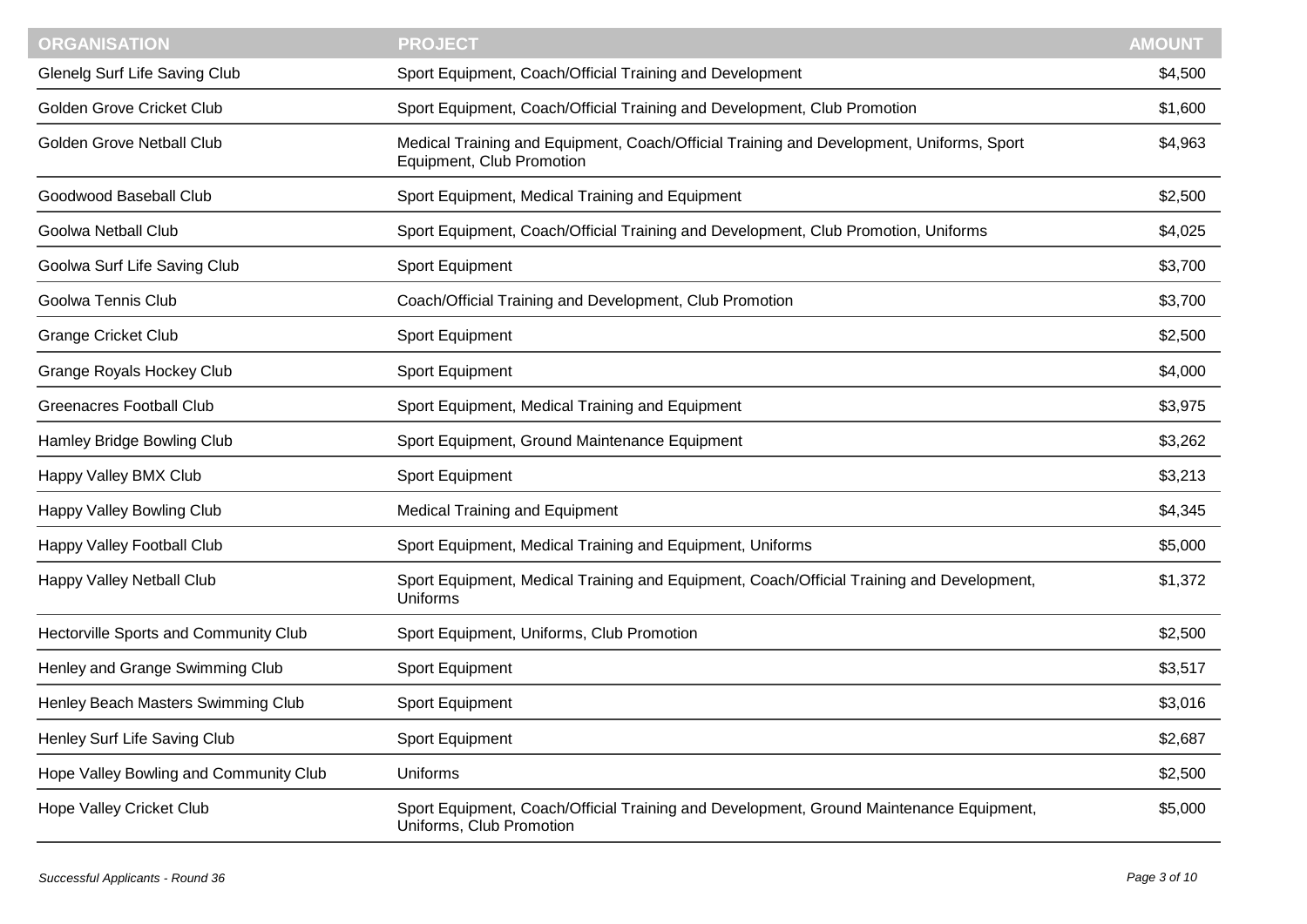| <b>ORGANISATION</b>                        | <b>PROJECT</b>                                                                                                                  | <b>AMOUNT</b> |
|--------------------------------------------|---------------------------------------------------------------------------------------------------------------------------------|---------------|
| Hope Valley Sporting Club                  | Club Promotion, Coach/Official Training and Development, Uniforms                                                               | \$4,800       |
| Ingle Farm Squash Club                     | Volunteer Management and Training, Sport Equipment                                                                              | \$4,800       |
| <b>Innovation Calisthenics Club</b>        | Uniforms, Club Promotion, Sport Equipment, Club Development Planning/Program, Coach/Official<br><b>Training and Development</b> | \$5,000       |
| Jervois Cricket Club                       | Sport Equipment                                                                                                                 | \$4,800       |
| Kadina Croquet Club                        | <b>Ground Maintenance Equipment</b>                                                                                             | \$1,500       |
| Kangaroo Island Yacht Club                 | Sport Equipment                                                                                                                 | \$3,000       |
| Keith Table Tennis Club                    | Sport Equipment                                                                                                                 | \$2,905       |
| Kensington Baseball Club                   | Sport Equipment, Medical Training and Equipment                                                                                 | \$5,000       |
| Kensington Gardens Bowling and Tennis Club | <b>Medical Training and Equipment</b>                                                                                           | \$3,163       |
| <b>Keswick Cricket Club</b>                | Sport Equipment                                                                                                                 | \$4,000       |
| Kilkenny Cycling Club                      | Sport Equipment, Club Promotion                                                                                                 | \$5,000       |
| Langhorne Creek Bowling Club               | Coach/Official Training and Development, Uniforms, Club Promotion                                                               | \$4,789       |
| Langhorne Creek Netball Club               | Sport Equipment, Medical Training and Equipment                                                                                 | \$3,400       |
| Mannum Bowling Club                        | <b>Medical Training and Equipment</b>                                                                                           | \$2,300       |
| <b>Marion Football Club</b>                | Uniforms                                                                                                                        | \$3,000       |
| Marion Marlins Masters Swimming Club       | <b>Club Promotion</b>                                                                                                           | \$3,500       |
| Mawson Lakes Football Club                 | Sport Equipment, Medical Training and Equipment, Coach/Official Training and Development,<br>Uniforms                           | \$3,300       |
| McLaren Vale Bocce Club                    | Sport Equipment, Uniforms                                                                                                       | \$3,000       |
| McLaren Vale Bowling Club                  | Uniforms, Volunteer Management and Training                                                                                     | \$3,500       |
| McLaren Vale Netball Club                  | Uniforms                                                                                                                        | \$3,000       |
| Meningie Netball Club                      | Club Development Planning/Program, Uniforms, Sport Equipment                                                                    | \$4,000       |
| Meningie Sailing Club                      | Sport Equipment                                                                                                                 | \$3,500       |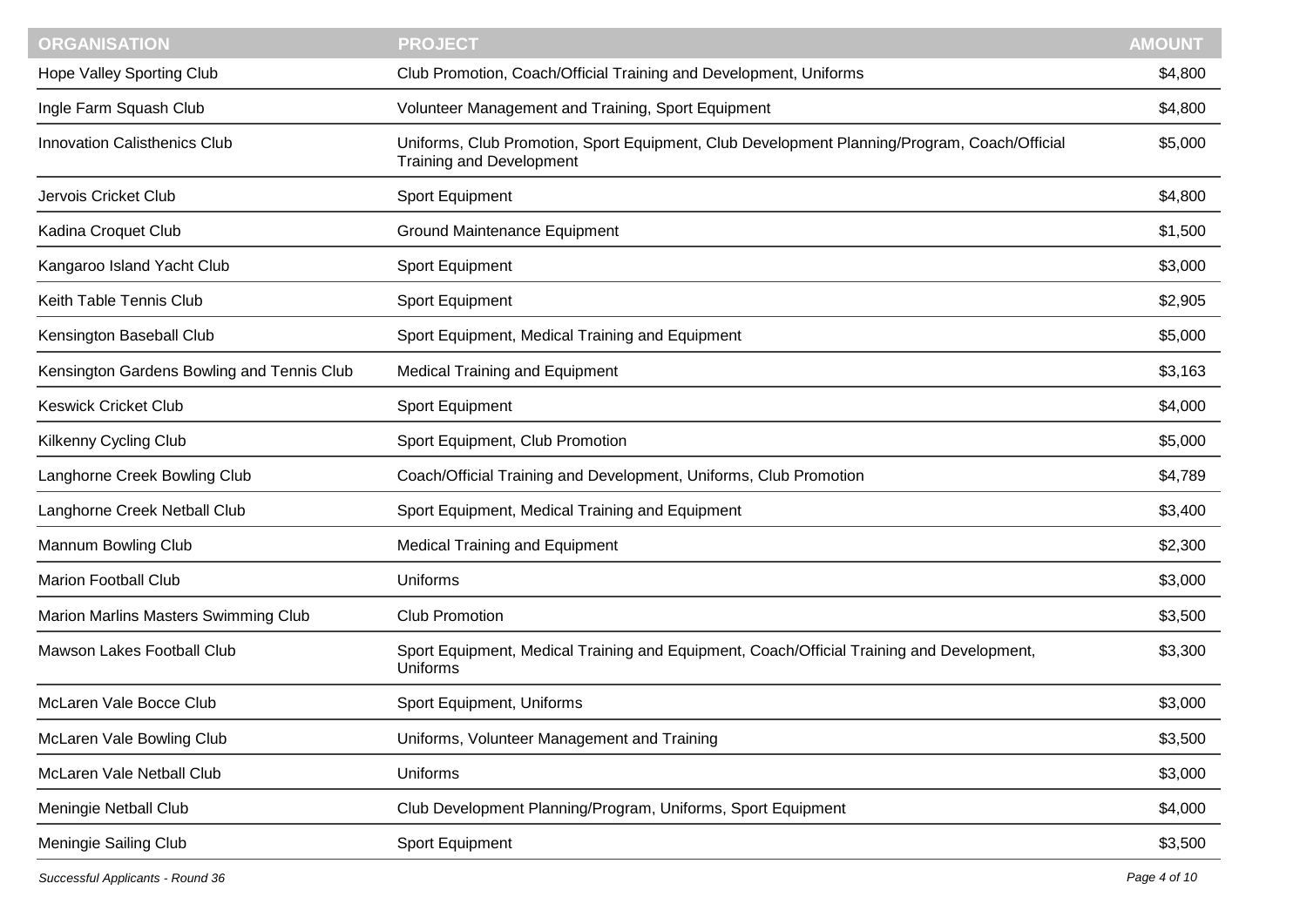| <b>ORGANISATION</b>                                | <b>PROJECT</b>                                                                                                                                   | <b>AMOUNT</b> |
|----------------------------------------------------|--------------------------------------------------------------------------------------------------------------------------------------------------|---------------|
| Moana Surf Life Saving Club                        | Sport Equipment                                                                                                                                  | \$4,000       |
| <b>Modbury Sporting Club</b>                       | Club Development Planning/Program, Volunteer Management and Training                                                                             | \$4,779       |
| Molinara Cultural and Community Club               | Sport Equipment, Medical Training and Equipment, Uniforms, Club Promotion, Ground<br>Maintenance Equipment                                       | \$4,600       |
| Morphett Vale Memorial Bowling Club                | Ground Maintenance Equipment, Sport Equipment                                                                                                    | \$2,300       |
| Mount Barker - Hahndorf Golf Club                  | Club Promotion, Club Development Planning/Program, Ground Maintenance Equipment                                                                  | \$3,500       |
| Mount Gambier Gun Club                             | Sport Equipment                                                                                                                                  | \$4,248       |
| Mount Gambier Touch Association                    | Ground Maintenance Equipment, Medical Training and Equipment, Sport Equipment                                                                    | \$3,500       |
| Mountain Pool Amateur Swimming Club                | Sport Equipment                                                                                                                                  | \$2,000       |
| Mount Barker and Districts Little Athletics Centre | Sport Equipment                                                                                                                                  | \$1,000       |
| Mount Lofty District Football Club                 | Sport Equipment                                                                                                                                  | \$3,000       |
| Murray Bridge Amateur Swimming Club                | Sport Equipment                                                                                                                                  | \$4,200       |
| Murray Bridge Basketball Association               | Coach/Official Training and Development, Club Promotion                                                                                          | \$1,000       |
| Mypolonga Cricket Club                             | Sport Equipment, Uniforms                                                                                                                        | \$3,700       |
| Nairne Cricket Club                                | Sport Equipment, Medical Training and Equipment, Uniforms, Club Promotion                                                                        | \$3,244       |
| Noarlunga United Soccer Club                       | Sport Equipment, Medical Training and Equipment, Club Development Planning/Program                                                               | \$5,000       |
| North Adelaide Basketball Club                     | Sport Equipment, Medical Training and Equipment, Hardship Subsidies, Uniforms                                                                    | \$5,000       |
| North Adelaide Lacrosse Club                       | Club Development Planning/Program, Uniforms, Sport Equipment                                                                                     | \$5,000       |
| North East Hockey Club                             | Sport Equipment                                                                                                                                  | \$5,000       |
| North Eastern Metro Junior Football Association    | Volunteer Management and Training, Club Development Planning/Program, Medical Training and<br>Equipment, Coach/Official Training and Development | \$5,000       |
| <b>North Eastern Metrostars</b>                    | Sport Equipment, Uniforms                                                                                                                        | \$5,000       |
| North West Junior Soccer Association               | Uniforms, Sport Equipment, Medical Training and Equipment                                                                                        | \$4,500       |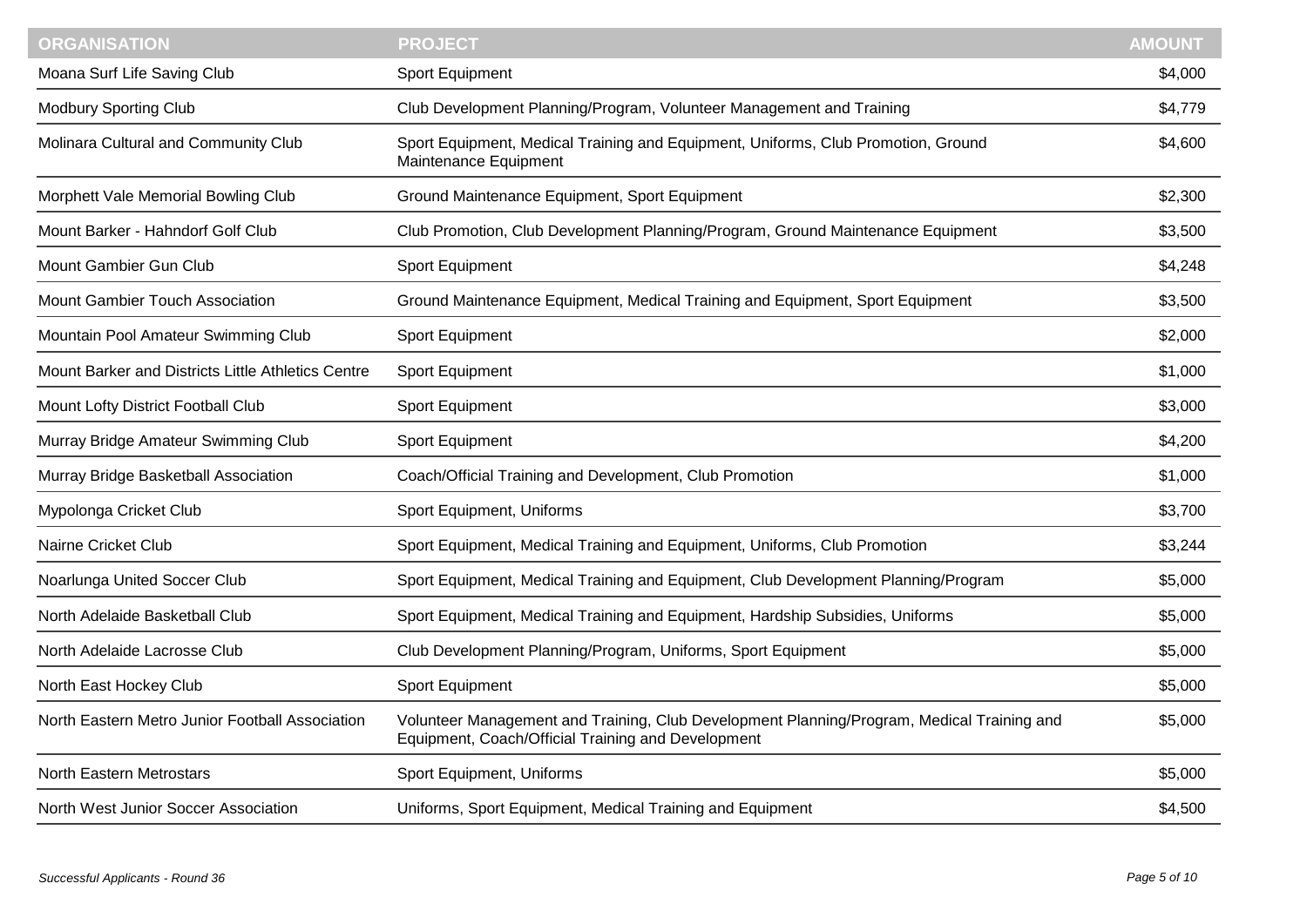| <b>ORGANISATION</b>                              | <b>PROJECT</b>                                                                                                                                                                                                                                   | <b>AMOUNT</b> |
|--------------------------------------------------|--------------------------------------------------------------------------------------------------------------------------------------------------------------------------------------------------------------------------------------------------|---------------|
| <b>Northern Districts Darts Association</b>      | Sport Equipment, Volunteer Management and Training, Coach/Official Training and Development,<br>Medical Training and Equipment, Club Promotion, Club Development Planning/Program, Uniforms,<br>Hardship Subsidies, Ground Maintenance Equipment | \$4,600       |
| Norwood Cycling Club                             | Sport Equipment, Coach/Official Training and Development, Ground Maintenance Equipment                                                                                                                                                           | \$4,400       |
| Norwood Swimming Club                            | Club Development Planning/Program, Sport Equipment, Coach/Official Training and Development,<br>Club Promotion                                                                                                                                   | \$3,900       |
| Oakbank Polocrosse Club                          | Medical Training and Equipment, Sport Equipment                                                                                                                                                                                                  | \$3,500       |
| Old Ignatians Soccer Club                        | Sport Equipment, Uniforms, Ground Maintenance Equipment, Medical Training and Equipment,<br>Coach/Official Training and Development                                                                                                              | \$5,000       |
| One Tree Hill Tennis Club                        | Coach/Official Training and Development, Sport Equipment, Club Promotion                                                                                                                                                                         | \$3,000       |
| Para Vista Calisthenic School                    | Uniforms, Club Promotion, Sport Equipment, Club Development Planning/Program, Medical<br>Training and Equipment, Coach/Official Training and Development                                                                                         | \$5,000       |
| Paskeville Netball Club                          | Sport Equipment                                                                                                                                                                                                                                  | \$2,700       |
| Payneham Bowling Club                            | Sport Equipment                                                                                                                                                                                                                                  | \$2,000       |
| Payneham Cricket Club                            | Sport Equipment                                                                                                                                                                                                                                  | \$2,830       |
| Penfield Bowling Club                            | Medical Training and Equipment, Ground Maintenance Equipment, Sport Equipment                                                                                                                                                                    | \$2,905       |
| <b>Penfield Cricket Club</b>                     | Ground Maintenance Equipment                                                                                                                                                                                                                     | \$5,000       |
| <b>Penfield Tennis Club</b>                      | Club Promotion, Club Development Planning/Program                                                                                                                                                                                                | \$3,074       |
| <b>Plympton Little Athletics Centre</b>          | Ground Maintenance Equipment, Sport Equipment                                                                                                                                                                                                    | \$3,453       |
| Polonia Adelaide Sports Club                     | Sport Equipment                                                                                                                                                                                                                                  | \$5,000       |
| Pony Clubs Of South Australia Northern Zone      | Uniforms, Coach/Official Training and Development                                                                                                                                                                                                | \$2,000       |
| Pooraka Netball Club                             | Uniforms, Sport Equipment                                                                                                                                                                                                                        | \$4,505       |
| Pooraka Tennis Club                              | Sport Equipment                                                                                                                                                                                                                                  | \$630         |
| Port Augusta and Districts Little Athletics Club | Sport Equipment, Club Development Planning/Program                                                                                                                                                                                               | \$3,653       |
| Port Augusta Motorcycle Club                     | Club Promotion, Coach/Official Training and Development, Volunteer Management and Training                                                                                                                                                       | \$3,900       |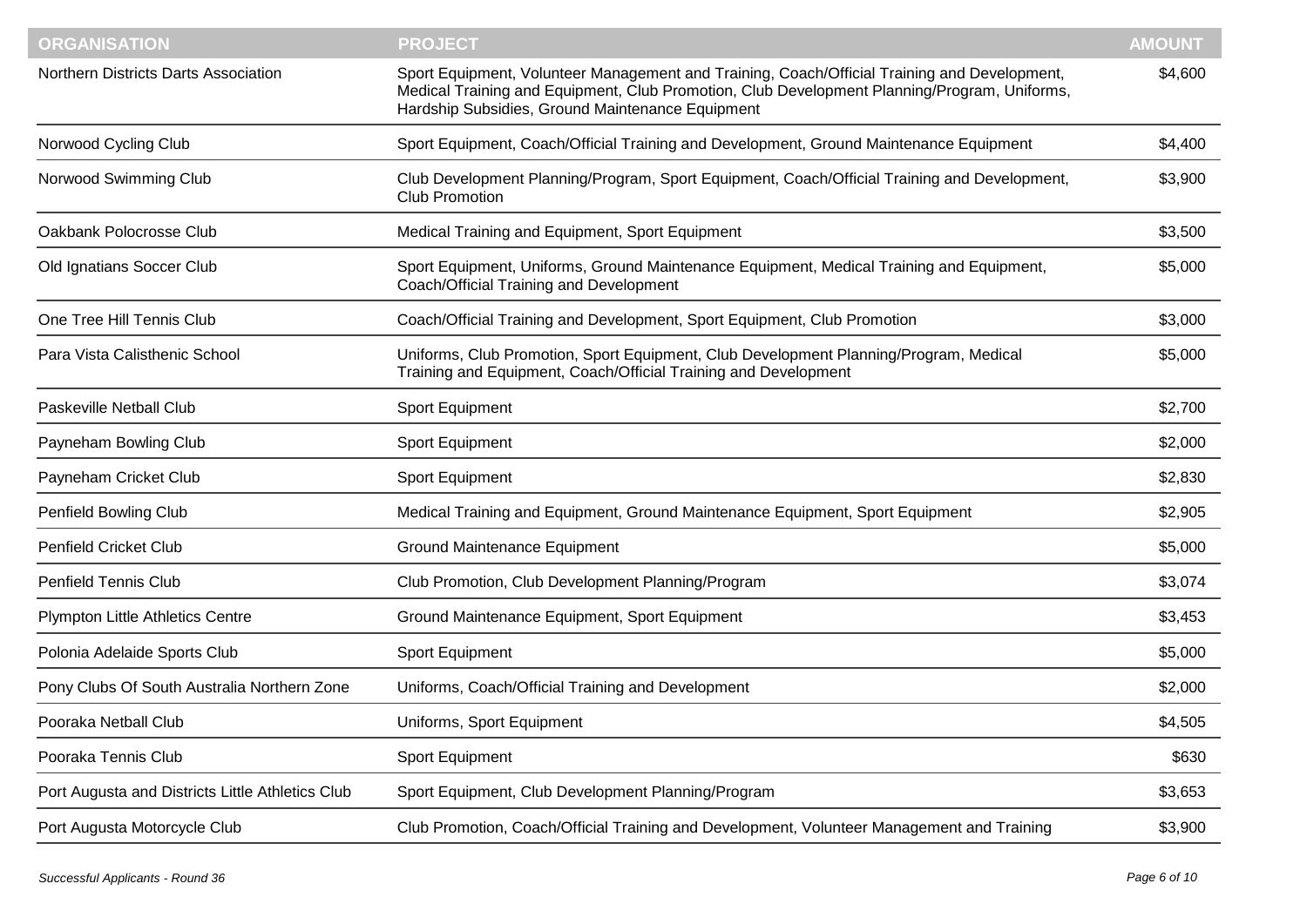| <b>ORGANISATION</b>                                         | <b>PROJECT</b>                                                                                                                                                                                                            | <b>AMOUNT</b> |
|-------------------------------------------------------------|---------------------------------------------------------------------------------------------------------------------------------------------------------------------------------------------------------------------------|---------------|
| Port Lincoln Little Athletics                               | Sport Equipment, Medical Training and Equipment                                                                                                                                                                           | \$2,405       |
| Port MacDonnell Sailing Club                                | Sport Equipment                                                                                                                                                                                                           | \$1,000       |
| Port Noarlunga Surf Life Saving Club                        | Sport Equipment, Coach/Official Training and Development, Uniforms                                                                                                                                                        | \$3,992       |
| Port Wakefield Bowling Club                                 | Ground Maintenance Equipment, Medical Training and Equipment                                                                                                                                                              | \$4,000       |
| Prospect and Enfield Kindergym                              | Club Promotion, Club Development Planning/Program, Coach/Official Training and Development,<br>Volunteer Management and Training, Sport Equipment                                                                         | \$3,600       |
| Renmark Tintra Lawn Tennis Club                             | Sport Equipment                                                                                                                                                                                                           | \$3,000       |
| Reynella - Braeview School of Calisthenics                  | Coach/Official Training and Development, Club Development Planning/Program, Uniforms                                                                                                                                      | \$3,000       |
| Reynella East and Districts Little Athletics Centre         | Club Promotion, Sport Equipment, Club Development Planning/Program, Medical Training and<br>Equipment, Uniforms                                                                                                           | \$5,000       |
| Reynella Smallbore and Air Rifle Club<br>Incorporated       | Sport Equipment                                                                                                                                                                                                           | \$2,900       |
| Riding for the Disabled Association SA -<br>Jennibrook Farm | Sport Equipment, Volunteer Management and Training for the Jennibrook Farm Centre                                                                                                                                         | \$2,356       |
| Riding for the Disabled Association SA - Port<br>Lincoln    | Sport Equipment for the Port Lincoln Centre                                                                                                                                                                               | \$3,000       |
| Road Runners Softball Club                                  | Sport Equipment, Uniforms, Coach/Official Training and Development, Volunteer Management and<br>Training, Club Promotion, Hardship Subsidies, Club Development Planning/Program, Medical<br><b>Training and Equipment</b> | \$5,000       |
| Rostrevor Old Collegians Football Club                      | Uniforms                                                                                                                                                                                                                  | \$2,500       |
| Royal SA Yacht Squadron                                     | Coach/Official Training and Development                                                                                                                                                                                   | \$2,120       |
| <b>SA Central's Soccer Club</b>                             | <b>Medical Training and Equipment</b>                                                                                                                                                                                     | \$2,000       |
| Saint Augustines Soccer Club                                | Ground Maintenance Equipment, Club Promotion, Medical Training and Equipment                                                                                                                                              | \$3,916       |
| Salisbury Football Club                                     | Sport Equipment, Medical Training and Equipment, Coach/Official Training and Development                                                                                                                                  | \$4,500       |
| Sapphires Netball Club                                      | Sport Equipment, Uniforms, Club Promotion, Medical Training and Equipment                                                                                                                                                 | \$5,000       |
| Seacliff Hockey Club                                        | Club Promotion, Coach/Official Training and Development, Sport Equipment                                                                                                                                                  | \$3,372       |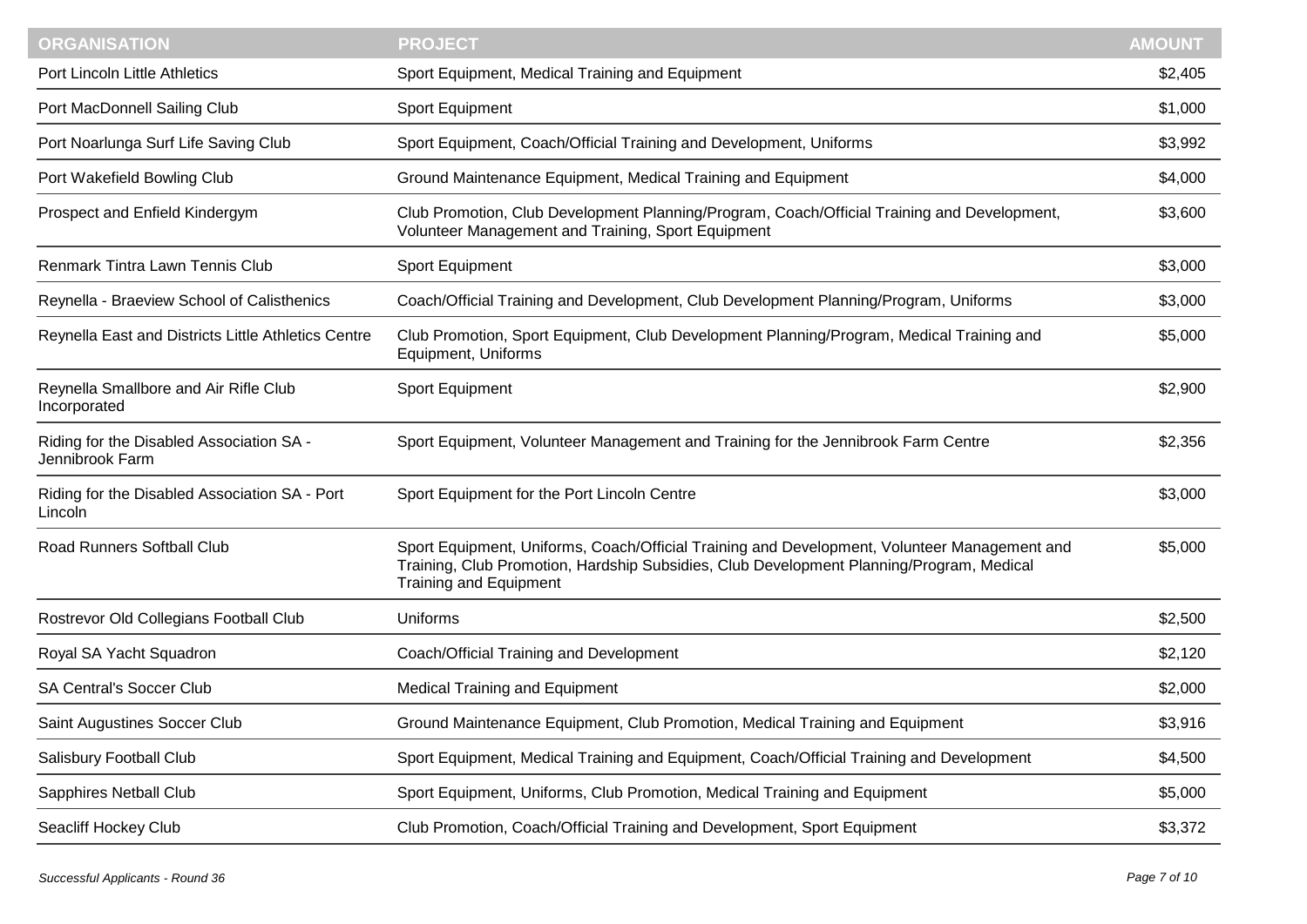| <b>ORGANISATION</b>                                         | <b>PROJECT</b>                                                                                                                           | <b>AMOUNT</b> |
|-------------------------------------------------------------|------------------------------------------------------------------------------------------------------------------------------------------|---------------|
| Seacombe Softball Club                                      | Sport Equipment, Uniforms, Medical Training and Equipment, Coach/Official Training and<br>Development, Volunteer Management and Training | \$4,610       |
| <b>Sheidow Park Cricket Club</b>                            | Sport Equipment                                                                                                                          | \$3,000       |
| <b>Skinny Lattes Cycling Club</b>                           | Sport Equipment, Coach/Official Training and Development                                                                                 | \$3,700       |
| Somerton Yacht Club                                         | <b>Medical Training and Equipment</b>                                                                                                    | \$3,000       |
| South Adelaide Soccer Club                                  | Medical Training and Equipment, Club Promotion, Hardship Subsidies                                                                       | \$4,970       |
| South Australian Cricket Umpires and Scorers<br>Association | Club Promotion, Medical Training and Equipment                                                                                           | \$3,048       |
| South Australian Judo Academy                               | Sport Equipment, Uniforms, Club Development Planning/Program                                                                             | \$5,000       |
| SA Masters Squash Association                               | Sport Equipment, Club Development Planning/Program                                                                                       | \$2,000       |
| South Gambier Football Club                                 | Volunteer Management and Training, Sport Equipment                                                                                       | \$3,350       |
| Southern Carriage Driving Society                           | Sport Equipment                                                                                                                          | \$4,500       |
| Southern Districts Baseball Club                            | <b>Ground Maintenance Equipment</b>                                                                                                      | \$2,198       |
| Southern Stars Netball Club                                 | Coach/Official Training and Development, Sport Equipment                                                                                 | \$2,500       |
| St Monica's Catholic Parish Netball Club                    | Club Promotion, Club Development Planning/Program, Hardship Subsidies, Sport Equipment                                                   | \$4,000       |
| St Georges Cricket Club                                     | Sport Equipment, Uniforms                                                                                                                | \$4,460       |
| <b>Steel City Hockey Club</b>                               | Sport Equipment, Coach/Official Training and Development, Club Development Planning/Program,<br><b>Medical Training and Equipment</b>    | \$4,500       |
| Strathalbyn Amateur Swimming Club                           | Sport Equipment                                                                                                                          | \$2,502       |
| Tea Tree Gully Amateur Swimming Club                        | Sport Equipment, Coach/Official Training and Development, Club Development Planning/Program,<br>Uniforms                                 | \$3,500       |
| Tea Tree Gully Croquet Club                                 | Sport Equipment, Medical Training and Equipment, Club Promotion, Uniforms                                                                | \$4,009       |
| Tea Tree Gully District Cricket Club                        | Uniforms                                                                                                                                 | \$3,600       |
| Tea Tree Gully Gymsports                                    | Sport Equipment, Uniforms                                                                                                                | \$5,000       |
| Tea Tree Gully Table Tennis Club                            | Uniforms, Sport Equipment                                                                                                                | \$3,000       |
|                                                             |                                                                                                                                          |               |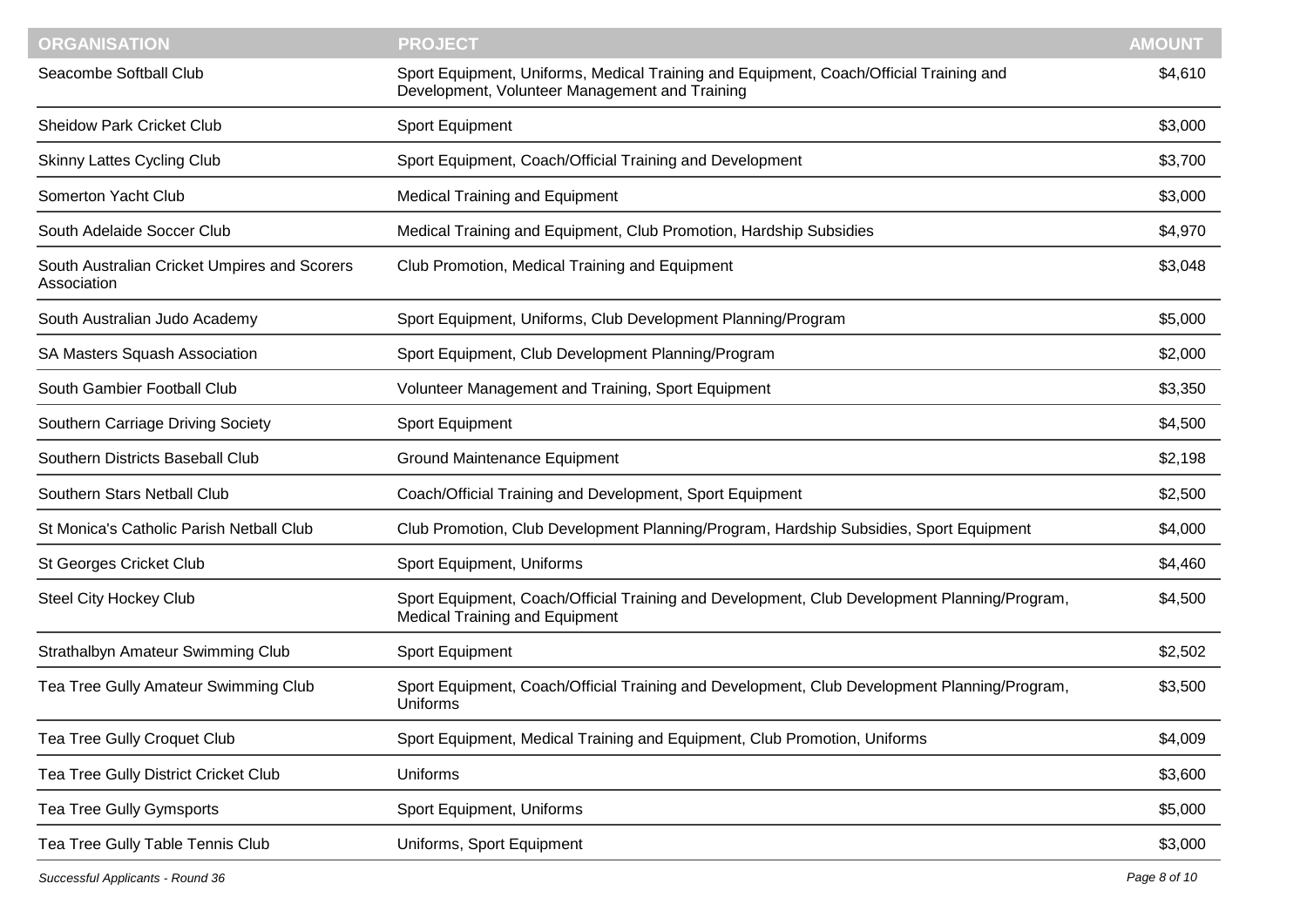| <b>ORGANISATION</b>                   | <b>PROJECT</b>                                                                                                                               | <b>AMOUNT</b> |
|---------------------------------------|----------------------------------------------------------------------------------------------------------------------------------------------|---------------|
| Tea Tree Gully Volleyball Association | Sport Equipment, Coach/Official Training and Development, Uniforms, Club Promotion                                                           | \$5,000       |
| Tea Tree Plaza Walking Group          | Club Development Planning/Program                                                                                                            | \$1,750       |
| <b>Acacia Gold Vaulters</b>           | Sport Equipment                                                                                                                              | \$2,519       |
| Adelaide University Netball Club      | Coach/Official Training and Development                                                                                                      | \$3,000       |
| Cove BMX Club                         | Sport Equipment                                                                                                                              | \$4,000       |
| Curramulka Bowling Club               | Sport Equipment, Uniforms                                                                                                                    | \$3,300       |
| Golden Grove Indoor Bias Bowling Club | Sport Equipment                                                                                                                              | \$1,120       |
| <b>Grange Golf Club</b>               | Club Development Planning/Program                                                                                                            | \$3,872       |
| Gums Horse and Pony Club              | Sport Equipment, Medical Training and Equipment, Uniforms                                                                                    | \$4,000       |
| Hallett Cove Indoor Bias Bowls Club   | Sport Equipment, Medical Training and Equipment                                                                                              | \$1,200       |
| Hummock Hill Hockey Club              | Sport Equipment                                                                                                                              | \$2,291       |
| <b>International Gun Club</b>         | Sport Equipment                                                                                                                              | \$2,335       |
| Light Pass Cricket Club               | Sport Equipment                                                                                                                              | \$2,300       |
| Salisbury East Junior Soccer Club     | Club Promotion, Club Development Planning/Program, Sport Equipment, Uniforms, Coach/Official<br>Training and Development, Hardship Subsidies | \$4,840       |
| Scouts SA - Aroona Scout Group        | Sport Equipment for the Aroona Scout Group                                                                                                   | \$2,518       |
| Scouts SA - Glen Osmond Scout Group   | Sport Equipment for the Glen Osmond Scout Group                                                                                              | \$2,900       |
| Scouts SA - Greenwith Unit            | Sport Equipment for the Greenwith Unit                                                                                                       | \$3,900       |
| Scouts SA - Havac Rover Crew          | Sport Equipment for the Havac Rover Crew                                                                                                     | \$3,000       |
| Scouts SA - Mawson District           | Sport Equipment for the Mawson District                                                                                                      | \$5,000       |
| Scouts SA - Ridgehaven Scout Group    | Sport Equipment, Club Development Planning/Program for the Ridgehaven Scout Group                                                            | \$2,704       |
| <b>SA Blind Bowlers' Club</b>         | Sport Equipment                                                                                                                              | \$1,500       |
| <b>Sturt Softball Club</b>            | Sport Equipment, Coach/Official Training and Development, Volunteer Management and Training,<br>Club Development Planning/Program            | \$4,262       |